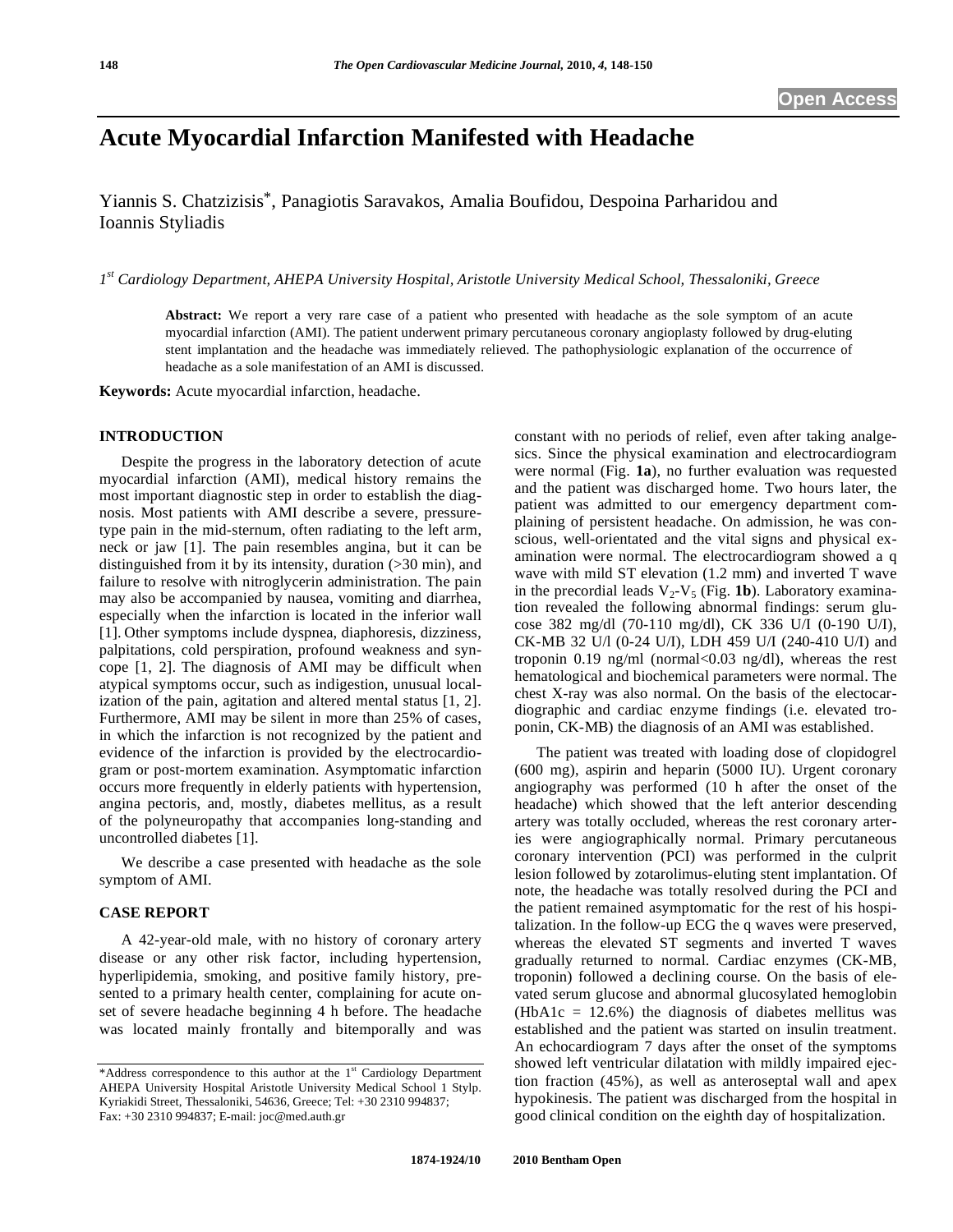

**Fig. (1). (a)** ECG at 4 h after the onset of the headache (evaluation in primary health center). (**b**). ECG at 6 h after the onset of the headache (admission to the hospital).

### **DISCUSSION**

 The diagnosis of AMI is generally straightforward for most of the patients who present with typical chest pain. However, the diagnostic procedure becomes difficult when the patient complains for atypical symptoms. In most studies headache may co-exist with other typical symptoms. However, headache as a sole leading symptom of an AMI is extremely rare, as only a few reports exist in the literature which mostly refer to patients over 60 years old [3-6].

 The presence of risk factors for cardiovascular disease, such as arterial hypertension, diabetes mellitus, hyperlipidemia, smoking, and positive family history increase the possibility of AMI, and therefore AMI should always be included in the differential diagnosis when evaluating such patients. In the current case, the patient was not aware of having diabetes mellitus. Undiagnosed, and therefore, longstanding diabetes mellitus and the subsequent diabetic polyneuropathy was likely associated with the absence of chest pain.

 The fact that the patient was relieved from his severe headache immediately after the PCI suggests that the headache and cardiac ischemia may be closely correlated.

Although the underlying pathophysiologic mechanism of headache is not well understood, one could speculate that an acute reduction of the cardiac output as a result of an AMI, especially in the presence of cerebral artery atherosclerosis, could result to the onset of neurological manifestations, such as headache. Alternatively, the headache in the setting of an acute cardiac event may be related to a generalized catecholaminemia-induced vasospastic disorder and subsequent increase of intracranial pressure [3, 8]. Another explanation of the headache in the setting of an AMI involves the perception of cardiac ischemic pain as headache due to the convergence - most likely at a thalamic level - of cardiac autonomic nerve fibers with somatic nerves originating from the head [3, 5, 7, 8]. Finally, it has been suggested that headacheeliciting mediators released during cardiac ischemia may also have a role in the manifestation of headache; however this issue is still under investigation [8].

 In conclusion, we present an extremely rare case of an AMI presenting with headache as a sole symptom. Physicians should always consider headache as a presenting symptom of an acute coronary event, especially in patients at risk for cardiovascular disease. In a broader spectrum, physicians should consider the possibility of ischemic heart disease at